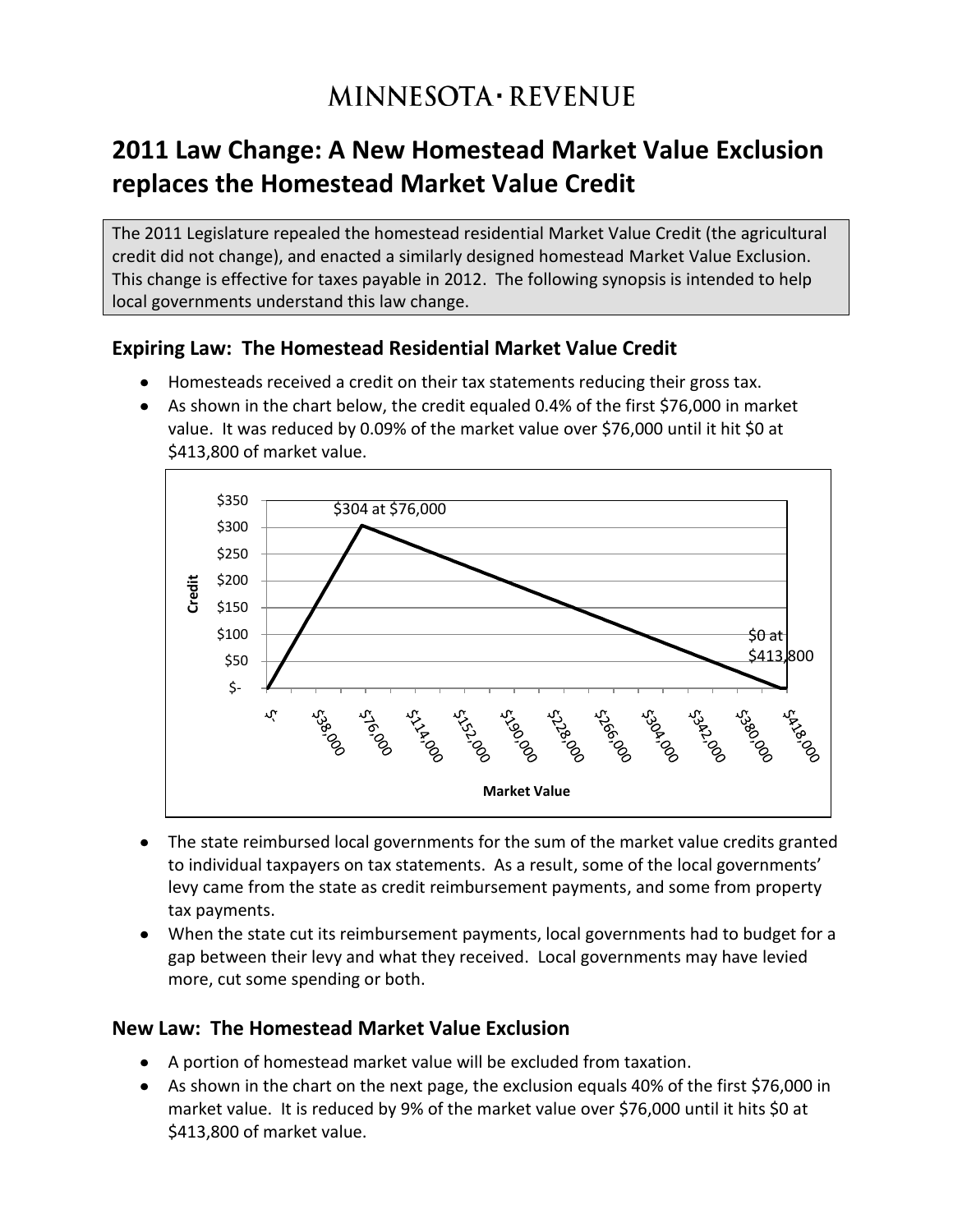

- The state will no longer pay a share of the tax on homesteads, but homesteads have less value subject to taxation.
- The removal of the state spending on credits means property taxpayers, as a whole, will pay more if levies remain the same.
- The reduction in the tax base for homesteads means non-homesteads will pay a higher share of the levy, and a large share of homesteads could pay more given that exclusion amounts and other factors vary.
- Local governments will receive the full amount that they levy from their taxpayers.

#### **How do credits and exclusions affect tax calculations?**

The prior law credit was deducted from a gross tax while the exclusion will reduce the taxable value. Changing taxable value means outcomes won't be identical.

|                               | Old Law:          | New Law:             |
|-------------------------------|-------------------|----------------------|
|                               | <b>The Credit</b> | <b>The Exclusion</b> |
| <b>Estimated Market Value</b> | \$116,000         | \$116,000            |
| <b>Exclusions</b>             | \$0               | \$26,800             |
| <b>Taxable Market Value</b>   | \$116,000         | \$89,200             |
| Class Rate                    | 1%                | 1%                   |
| Net Tax Capacity              | \$1,160           | \$892                |
| Tax Rate*                     | 105.810%          | 110.920%             |
| Gross Tax                     | \$1,227           | \$989                |
| Credit                        | \$268             | \$0                  |
| Net Tax                       | \$959             | \$989                |

\*The tax rate change used here reflects estimated average statewide rates for 2011 under either approach, assuming no changes in levies. Levy decisions and local tax base dynamics will affect the change in rates.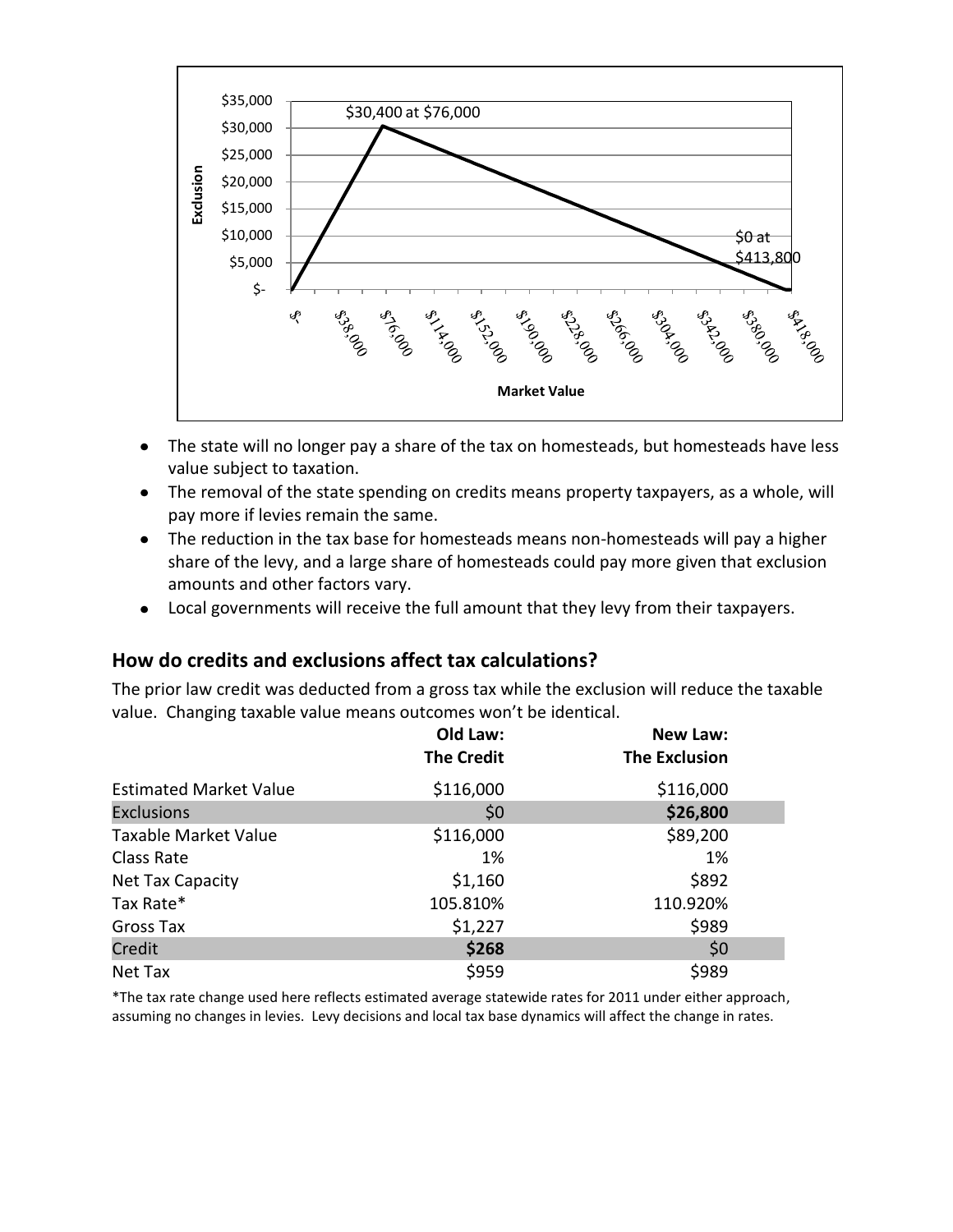## **How might the change impact local government levies and budgeting and**

#### **property taxes?**

There are three key considerations:

- Local governments will receive the full amount they levy from their taxpayers.
- Local governments do not need to plan for further state reimbursement cuts –because there is no longer a payment to cut.
- Local governments should recognize that removing \$292 million of credits from the system, and changing the composition of the tax base, will create large tax increases for some properties. This may increase sensitivity by taxpayers to levy decisions.

### **Example: Budgeting and Tax Shift Scenario**

Context for Taxes Payable in 2011. In August 2010, "City A" was planning for a 2011 levy of \$2,000,000. Approximately \$1,900,000 was going to be paid by taxpayers and \$100,000 by the state in the form of Market Value Credit reimbursements. Local officials then learned the city would have a \$50,000 cut to its MVC Reimbursements, which meant the city would only receive \$1,950,000 of a \$2 million levy.

City A decided to levy \$2,040,000 for 2011. Officials anticipated they would make up almost \$40,000 of the \$50,000 cut with the levy increase, and cut their planned spending by \$10,000. City A expected the levy of \$2,040,000 would bring in approximately \$1,990,000 (with \$1,940,000 from taxpayers and \$50,000 from the state).

Decisions for Taxes Payable in 2012. Because there is no longer a credit, and thus no longer a portion of the levy coming from the state, the full levy will come from taxpayers. As a starting point, eliminating the credit for 2012 means city officials will have three general approaches:

- **Constant Levy:** If City A keeps its levy constant at \$2,040,000, taxpayers are actually asked to pay \$100,000 more than the \$1,940,000 they paid in 2011 (a 5.2% increase).
- **Constant Taxes:** Levying \$1,940,000, keeps the total coming from taxpayers the same (a 0% increase), but the city loses \$50,000 in revenue.
- **Constant Revenue:** Levying \$1,990,000 keeps the amount of revenue constant, but the city is asking taxpayers to pay \$50,000 more (a 2.6% increase).

| <b>Example Assumptions</b>                                                                         |                           |                           |  |  |  |  |  |
|----------------------------------------------------------------------------------------------------|---------------------------|---------------------------|--|--|--|--|--|
| To give some perspective of the tax shifts that might enter into this decision, assume the         |                           |                           |  |  |  |  |  |
| following net tax capacity (NTC) tax base information:                                             |                           |                           |  |  |  |  |  |
|                                                                                                    | <b>Taxes Payable 2011</b> | <b>Taxes Payable 2012</b> |  |  |  |  |  |
| Total NTC tax base                                                                                 | \$6,700,000               | \$6,366,384               |  |  |  |  |  |
| Non-Homestead NTC                                                                                  | \$3,000,000               | \$3,000,000               |  |  |  |  |  |
| Homestead NTC                                                                                      | \$3,700,000               | \$3,366,384               |  |  |  |  |  |
| 620 homes at \$70,000 MV                                                                           | \$434,000                 | \$260,400                 |  |  |  |  |  |
| 644 homes at \$150,000 MV                                                                          | \$966,000                 | \$813,114                 |  |  |  |  |  |
| 575 homes at \$400,000 MV                                                                          | \$2,300,000               | \$2,292,870               |  |  |  |  |  |
| Also assume that the city rate is 30% of the total tax rate (for allocating the credits for 2011). |                           |                           |  |  |  |  |  |